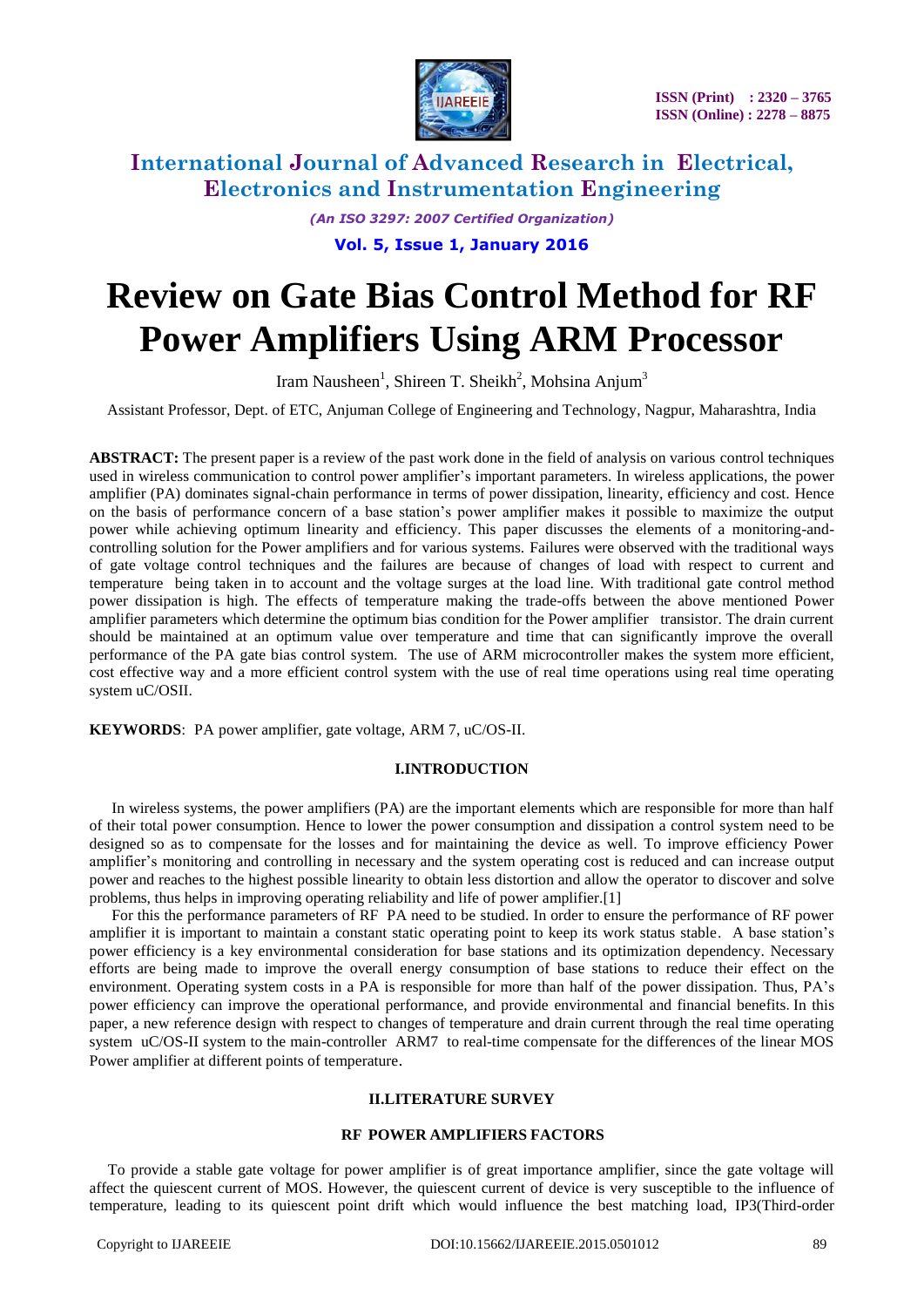

*(An ISO 3297: 2007 Certified Organization)*

## **Vol. 5, Issue 1, January 2016**

Intercept Point), efficiency and other parameters of power amplifier. In order to ensure the performance of RF power amplifier it is important to maintain a constant static operating point to keep its work status stable. The effect of the temperature on the different DC parameters, gm, Idss, rds(on) and capacitances, and the correlation with the figures of merit of a PA (power capability, efficiency and linearity).[2]

RF power amplifiers (PAs) require more powerful Transistors. Therefore, thermal management then becomes a real challenge. Here are the following characteristics for RF MOS PA which are taken into considerations while changing of parameters.



Fig. 1 Ids versus Vgs for different die temperature

Characteristics curve shows the effects of temperature on the gate voltage.



Fig.2 gm versus Ids for different die temperatures

The above characteristics shows the temperature variations and its effects on transconductance.

 Another efficient method is laterally diffused metal-oxide semiconductor (LDMOS) transistors. Nowadays these are the effective components for the RF power amplifiers in industries. PAs are more likely to suffer from high temperature stress due to large power dissipation of the circuit. A temperature-accelerated channel hot electron effects on class-AB PA performances. Again a model parameters obtained from stress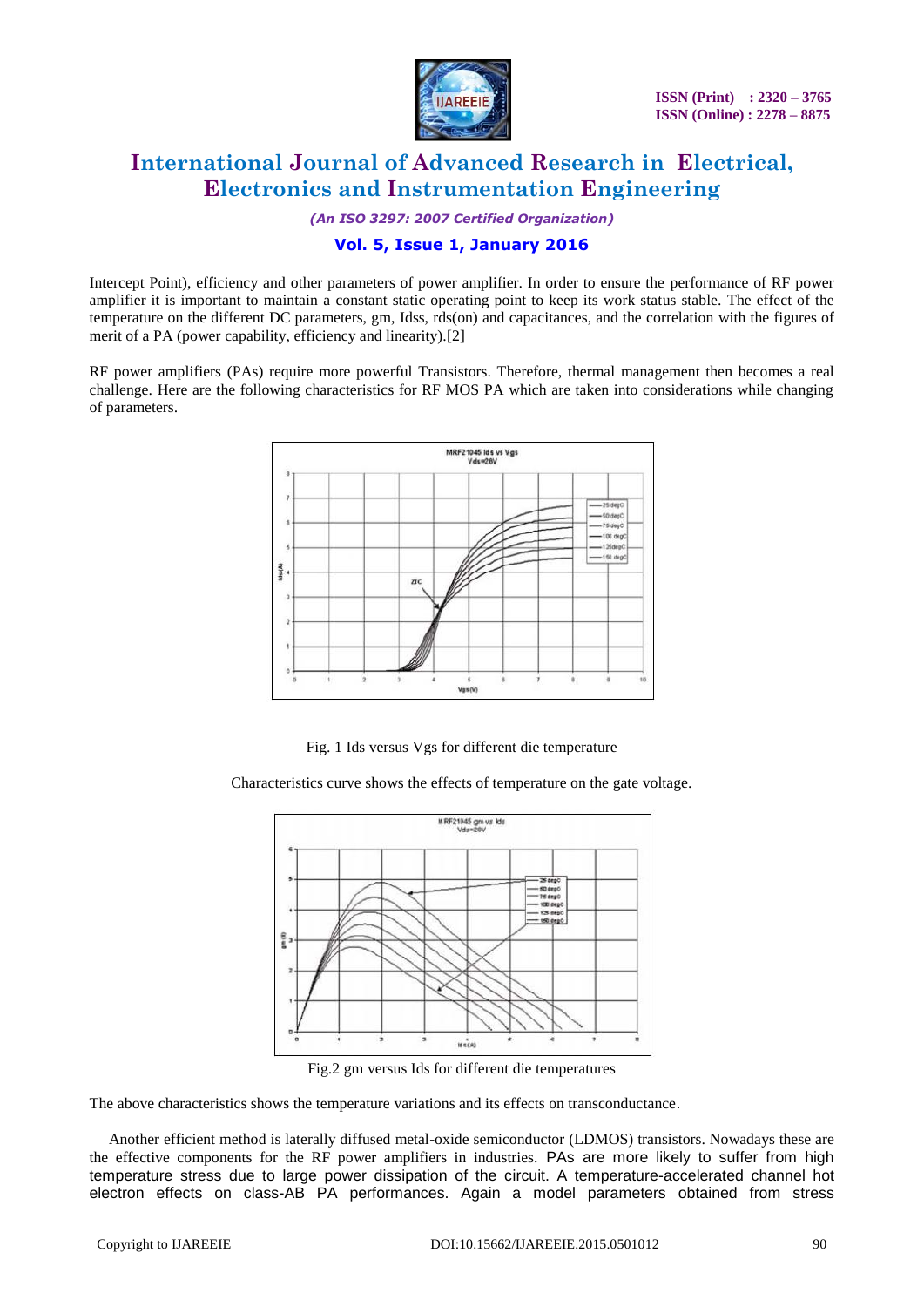

*(An ISO 3297: 2007 Certified Organization)*

## **Vol. 5, Issue 1, January 2016**

measurement are used in Cadence RF simulations to examine class-AB PA performances such as output power *P*out, power-added efficiency *η*add, third-order intercept point (IP3), and adjacent channel power ratio (ACPR) after electrical and temperature stresses.[3] And there are various technologies used for the power control which can b obtained by various diffusions materials to be used for the construction which ultimately leads to the changes in the composition and the various effects like improvement in transconductance, the break down voltage, reduction in on-resistance and in switching delays as well.[4] The effect of the temperature on the different DC parameters, gm, Idss, rds(on) and capacitances, and the correlation with the figures of merit of a PA (power capability, efficiency and linearity).The drain-to-source current of the LDMOS transistor, *IDS*, is a function of the gate-to-source voltage, *Vgs*, has two temperature-dependent terms:

- $\bullet$  The effective electron mobility,  $\mu$ .
- The threshold voltage, *Vth*.

Drain to source current is by the expression:[5]

$$
I_{DS} = \frac{u(\tau) \cos w}{2L} (Vgs - Vth(T))^2
$$

*Vth* and μ decrease with increasing temperature. Hence due to the changes in these terms will cause variations in output power. The main factors impacting the drain current bias point are due to variations of the high-voltage supply line and the die temperature. [6]

 A better approach is dynamic control of the PA gate voltage which makes use of a control algorithm to be applicable digitally tin order to measure the drain current then digitizing it with an analog to digital convertor, and setting the required bias via a high-resolution digital to analog convertor or a lower-resolution digital pot. Here the system allows the PA to maintain the required bias condition for optimized performance set by a user-programmable set point despite of the changes in parameters.

## **III.TRADITIONAL GATE VOLTAGE CONTROL TECHNIQUES**

 In practical applications, LDMOS power amplifiers operate in Class A or AB, with the positive temperature characteristics near quiescent point. This bias scheme creates a linearization due to the cancellation of Intermodular distortion generated by the carrier and peaking amplifiers.[7] That is, under a certain gate voltage, when working temperature rises, the static current Idq increases, when work temperature decreases, Idq reduces. This determines the need for automatic control of gate voltage for LDMOS amplifier to ensure high efficiency and linear work of RF power amplifier. Earlier at the biasing terminal the load pull transistors were also used which acquires the large space as well as the large power dissipation and the maintainability required for the individual transistors, external transformer for the supply also increases its cost and power consumption is more.[8]

There are traditionally two kinds of gate voltage control technology in practical applications:

- The first one is to use temperature compensated components, such as diodes, transistors, voltage regulator ICs, thermistors in the bias circuit, to achieve the gate voltage compensation based on the temperature properties.
- The other one is the utilizing of SCM and EEPROM storage of table for gate voltage value compensation related with temperature. Finding the suitable quiescent point through experiment and determining a gate voltage value accordingly at first. When the outside temperature changes, in accordance with the temperature coefficient of gate voltage for RF MOS approximately 3mV/degree relationship, or a look-up table is utilized to get gate voltage compensation through the corresponding relations between environment temperature and gate voltage values.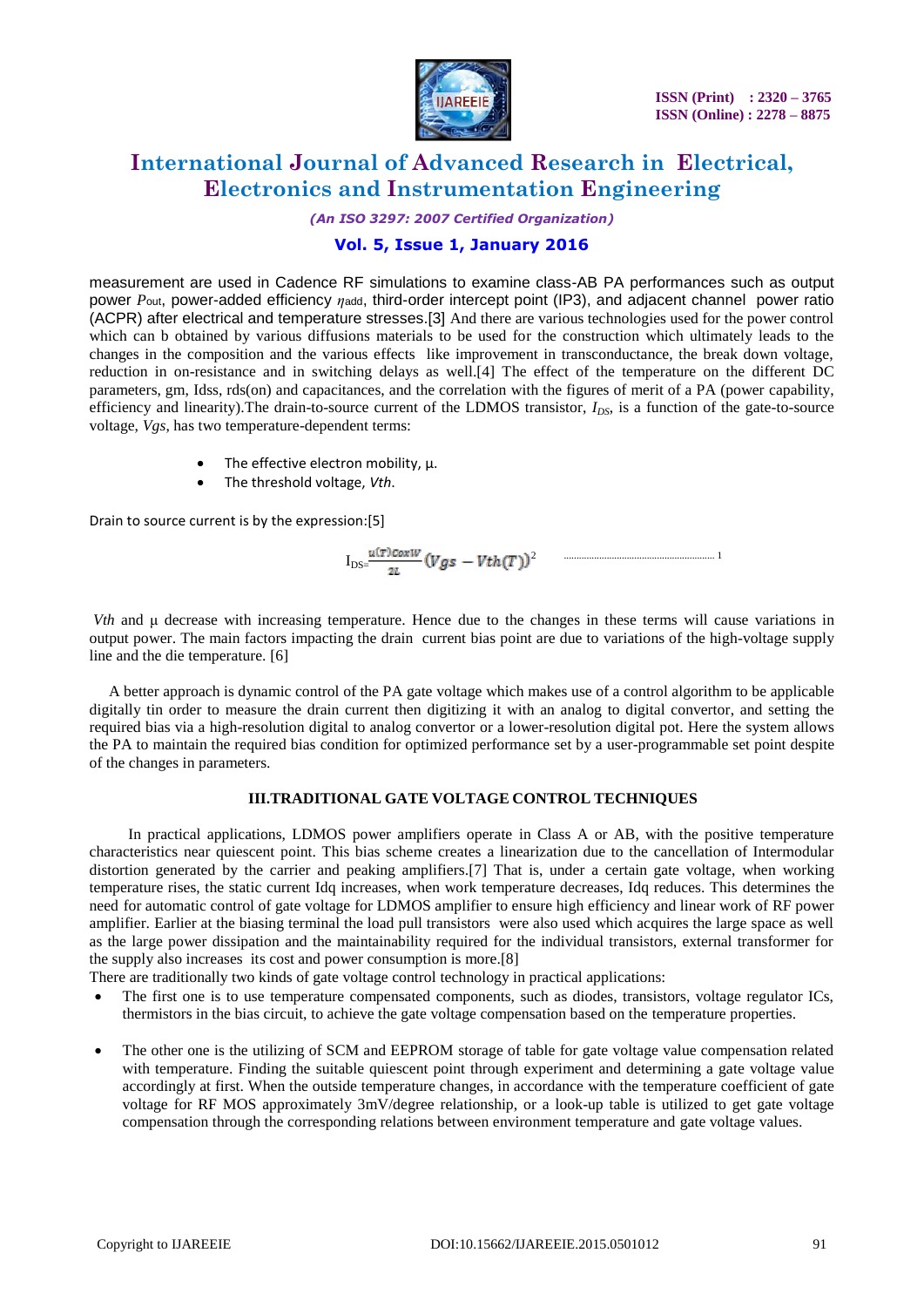

*(An ISO 3297: 2007 Certified Organization)*

## **Vol. 5, Issue 1, January 2016**

### **IV. EMBEDDED GATE BIAS CONTROL SYSTEM DESIGN**

 ARM7 (Advanced RISC Machines ) processor is a kind of 32 bit microprocessor having small volume, light weight, low cost and high speed and dependability are its merits compared with industrial control computer and higher speed, multi-functions, low power consumption and well extensibility are its strengths compared with 16 bit single chip. The ARM 7 based CPU LPC2119 was used in the power system, which supports the real-time simulation and embedded-track, and includes many periphery components, such as zero waited 256K in-chip Flash ,16K SRAM(no need extensible memory), UART, hardware I2C,SPI bus, PWM, timer, ADC, CAN field bus controller, all which make it powerful.[9]

There can be three options for implementing a PA control:

- A discrete solution
- An integrated solution.
- Integrated solution based on ARM7 microcontroller

 The discrete implementation requires many parts such as a complicated PCB layout and a more circuit design area, all of which lead to higher cost. The integrated solution design has a higher level of compactness, lower cost, and higher reliability, but it needs another device outside the integrated chip a microcontroller (MCU) to control the functions.

Fig3. Shows a complete structure with the help of discrete components can be mounted on a single chip. But here again an external controlling unit is needed. And with the use of these discrete components the task becomes more tedious, since the interfacing and matching should be among each and every device shown in the connection properly and hence the reliability cannot be maintained and if one of the component is damaged the whole system would come to an adverse effect of shutdown. Hence a system should be made with the ARM processor which has inbuilt ADCs and DACs in chip and flash memory also for the storage of tables and it shares many of the benefits of integrated design, but it includes the MCU.



Fig.3 Simplified control system

 The temperature and high-voltage supply affects the drain current and this high supply voltage also matters the drain voltage. The RF MOS drain current can be measured with a high voltage current amplifier. If the current at the gate terminal is monitored in a continuous fashion, an operator can make adjustments in voltage at the gate point when a voltage surge occurs on the high-voltage supply to keep the RF MOS working at the best operating point.

 A better approach is dynamic control of the PA gate voltage using a digital control algorithm to measure the drain current, digitizing it with the help of ADC, and setting the required bias via a DAC or a lower-resolution digital variable switch. An control system that allows the PA to maintain the required bias condition for optimized